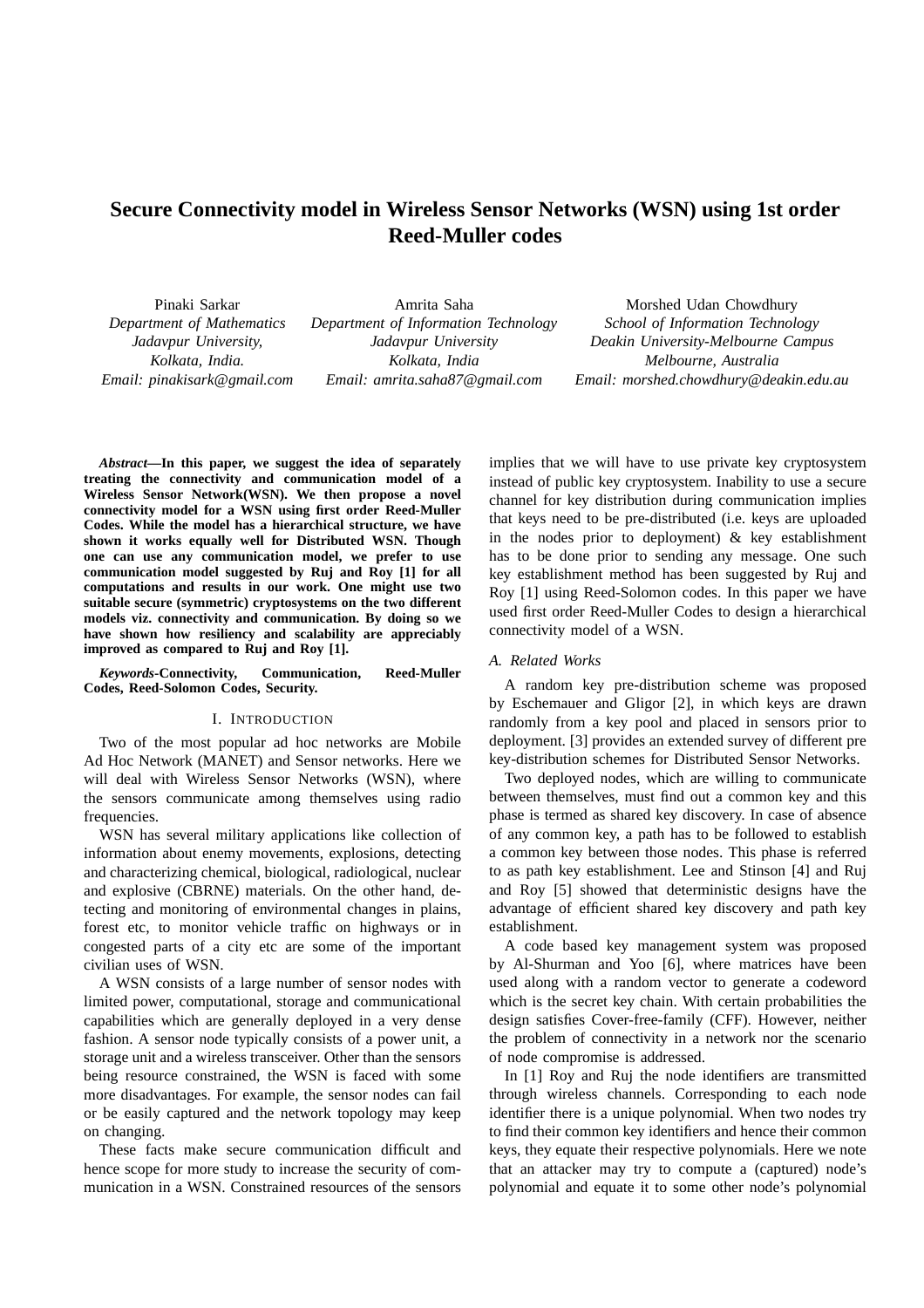to get the common key identifiers, in case there is any. Also by directly solving the polynomials, key identifiers are revealed enabling the attacker to decide precisely which of the nodes should be attack to get a particular key needed for decrypting a particular message. Thus selective attack is actually possible from key establishment stage onwards.

# *B. Our Contributions*

We try to address the above problem, by differentiating between connectivity and communication of a network. Then deployment of the sensor nodes can be achieved according to our connectivity model in a controlled WSN and one can use this knowledge of deployment to establish the connectivity model in uncontrolled WSN.

We then use a security protocol in our connectivity model which encrypts the node identifier that is broadcast, ensuring that only the intended recipients are able to decrypt it. Here the advantage is that though in case of node capture, all the stored keys and key identifiers corresponding to them are exposed, but in order to find out which of the uncompromised nodes share these keys, one has to successfully decrypt the node identifier.

We shall show how we can modify our model to fit into a Distributed Wireless Sensor Network (DWSN). Only requirement is that we have to plug in  $O(\frac{N}{t})$  many nodes  $(N$  and  $t$  are defined in the next section) which will act as Cluster Heads (CH) and these nodes need to be made more secure. With this assumption we shall show that our system provides much improved security as compared to [1].

The connectivity model presented here uses a path connected graph. For communication (direct or indirect) between two nodes, a path between them is required but not vice versa.

# II. BASIC CONCEPTS, DEFINITIONS AND NOTATIONS

- Radius of communication: This is the maximum distance,  $r$ , of transmitting and receiving radio frequencies for each node. Different nodes might have different radii of communication. For instance, in an hierarchical WSN, the sensor nodes may have lesser value of  $r$  as compared to CHs.
- Communication and Connectivity keys: Our model has two aspects, viz. communication and connectivity, for which we use two different cryptosystems and hence two different sets of keys. Communication keys are predistributed and our target is to make key establishment secure. To achieve this, we make use of connectivity keys. Here since we are dealing with much less nodes in each cluster of a hierarchical system, one can employ group key distribution or group key agreement schemes. Such schemes have been described in page 3 of [7]
- Connectivity: Two nodes or CHs or a node and a CH are said to be connected if they are in the communication radius of each other and share at least one secure

connectivity key. Please note that we are differentiating between security keys of connection and communication.

- Connectivity model of a network: Connectivity model of a network is a graphical representation depicting how the nodes are connected to each other in terms of transmitting / receiving radio frequencies, infrared & optical frequencies etc. A matrix design will be discussed in detail in section II, subsections  $C - F$ .
- Node Communication: Two nodes can communicate if there exist a path between them in the graphical representation of the connectivity model and they share at least one communication key.
- Notations Used:  $N$  total number of nodes.
	- $N'$  total number of sensor nodes + Cluster Heads.  $n$  - number of keys in the key ring of each node.

 $t$  - number of nodes per cluster in the connectivity model.

 $[a]$  - denotes least integer  $\geq$  the given real number a. Reed-Muller( $r, q_{RM}$ ):  $r$  - degree of the Reed-Muller code &  $q_{RM}$  - a prime power.

 $F_{q_{RM}}$  - field over which Reed-Muller vectors are defined.

Reed-Solomon $(k, q_{RS})$ :  $k$  - degree of the Reed-Muller code &  $q_{BS}$  - a prime power.

Other than this we will use some notion related to resiliency of our model. They will be defined as and when required.

# III. MODELS OF THE SYSTEM

Our hierarchical system has two aspects viz. connectivity and communication.

# *A. Connectivity model:*

In this paper we concentrate on the connectivity aspect for which we use 1st order Reed-Muller codes. The details will be explained in the sections IV.

# *B. Communication model:*

While calculating the resiliency we need to use some communication model. For this purpose we have chosen the model suggested by Ruj & Roy [1] based on Reed-Solomon codes for key pre-distribution. Here we note that one can choose any existing model of communication. Indeed we have been able to obtain theoretically better results in terms of security and resiliency. Our model is also scalable.

Also in Ruj and Roy [1] two communicating nodes had to be in the radius of communication of each other and share at least one secret key. However in our case all that is required is for them to have at least one communication key in common. In case they are not in radius of communication of each other multi-hop communication with the help of cluster heads may be accomplished to obtain a secure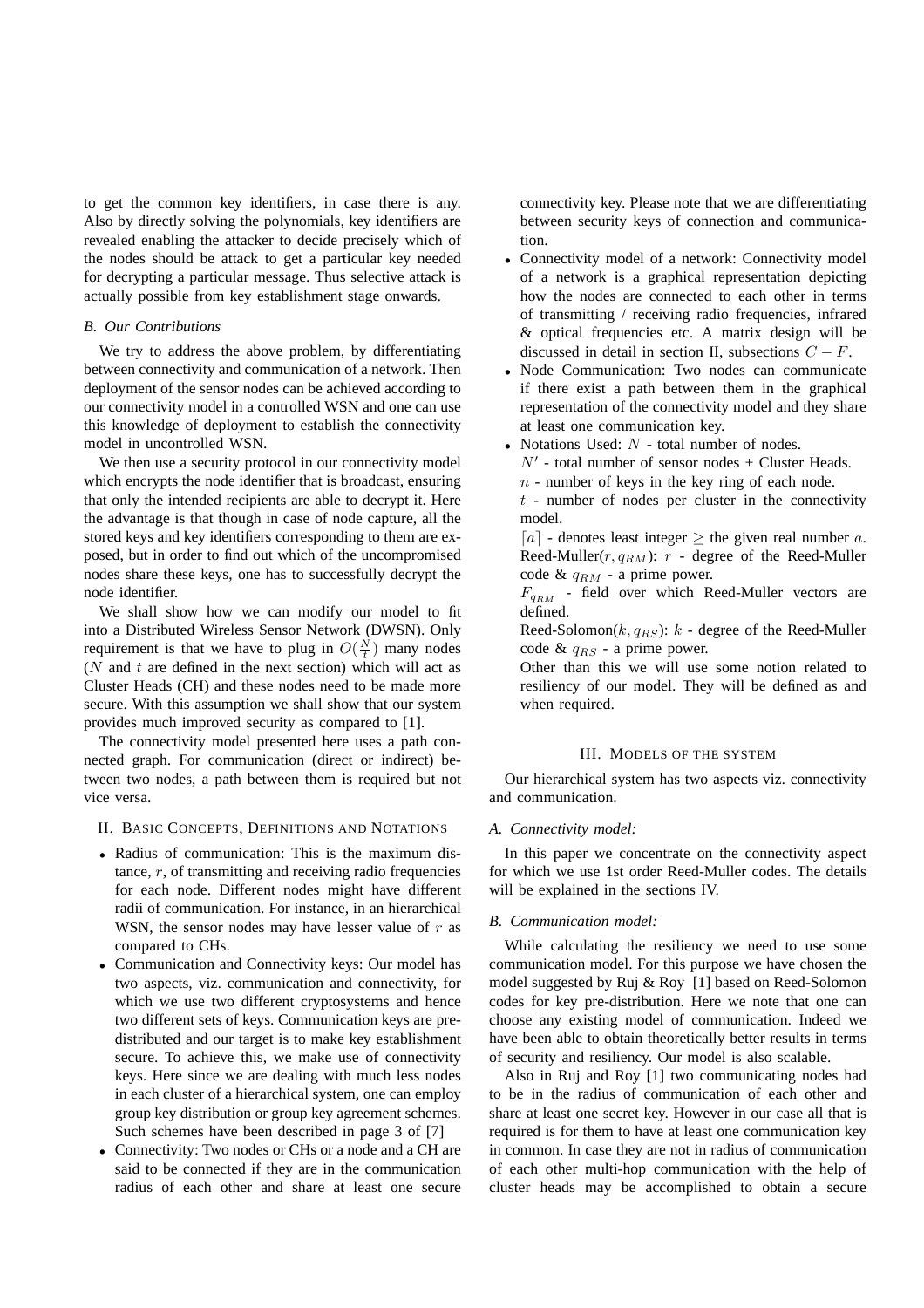communication. Since the CHs are much powerful units and only  $O(\frac{N}{t})$  (see Theorem 4, Section VI) of (extra) CHs are required, the communication overhead remains unaffected.

# IV. CONNECTIVITY MODEL

We would like to refer to [9] for an elaborate description of 1st order Reed-Muller codes. Baring a few minor notational changes we shall use them as described in [9] to develop our connectivity model. The changes required for us are as follows:

The variable  $x_i$  in our model is same as the variable  $x_{m-i}$  [9], where m is the number of variables. Here the vector associated with our monomial  $x_i$  has  $2^{i-1}$  ones, followed by  $2^{i-1}$  zeros and so on, where  $1 \leq i \leq m$ . For example, in a space of size  $2^2$ , i.e. with  $m = 2$  the vector associated with  $x_2$  is (1100). Again in a space with  $m = 3$ , the vector associated with the monomial  $x_3x_2x_1$  can be found by multiplying (11110000)∗(11001100)∗(10101010) which gives (10000000). Addition of  $x_3 \& x_2$  yields (00111100).

In our connectivity model, we use matrices of the form:

| $\left[ \begin{array}{cccccccc} 1 & 1 & 1 & 1 & 1 & 1 & 1 & 1 & 1 \\ \mathbf{x_1} & 1 & 0 & 1 & 0 & 1 & 0 & 1 \\ \mathbf{x_2} & 1 & 1 & 0 & 0 & 1 & 1 & 0 \\ \mathbf{x_3} & 1 & 1 & 1 & 1 & 0 & 0 & 0 \\ \end{array} \right]$ |  |  |  |  |  |
|-------------------------------------------------------------------------------------------------------------------------------------------------------------------------------------------------------------------------------|--|--|--|--|--|

as our connectivity matrix. The above has been denoted as  $R(1,3)$  in [9]. Here 1 means degree of monomial is 1 and 3 means number of variable is 3.

Each node in the cluster including the cluster head is assigned a vector corresponding to a variable. In each vector of the given vector space defined over  $F_2$ , a 1 implies connectivity link is present and 0 implies no connection is present. Thus if two nodes have a 1 in the ith position, then they are connected by a connectivity link, i.e., they share a common frequency channel that can be made secure by use of secure connectivity keys.

1 is assigned to the Cluster Head and  $x_1$ ,  $x_2$  and  $x_3$  to the nodes under that cluster head.

The 1st column has all 1s for all the nodes, this provides a broadcast channel for that cluster. This can be used for Traitor-tracing or for key distribution or pre-distribution when a node or cluster head is captured, as will be explained later.

### *A. Hierarchy based Model*



Figure 1. A typical Hierarchical system with one KDS and four nodes

In this section we present the most generalized form of our model which is meant for hierarchy based wireless sensor network. In the following diagram President(P) acts as the group head or cluster head (CH) which we often call as KDS (Key Distribution Server). Army(A), Navy(N) and Airforce(F) are three nodes in this group or cluster. We also make a provision for some other Head(s) of general public  $body(G)$  to be brought later on into this cluster (see fig.1). For such a model we use following connectivity matrix. Here  $a - p$  are various connectivity channels which may or may not use same radio frequency but surely uses different connectivity keys.

|  |  |  |  |  |  |  |  | r abcdef ghijkl mnop                                                                                       |
|--|--|--|--|--|--|--|--|------------------------------------------------------------------------------------------------------------|
|  |  |  |  |  |  |  |  | <b>P</b> 1 1 1 1 1 1 1 1 1 1 1 1 1 1 1 1 1                                                                 |
|  |  |  |  |  |  |  |  | <b>A</b> 1 0 1 0 1 0 1 0 1 0 1 0 1 0 1 0                                                                   |
|  |  |  |  |  |  |  |  |                                                                                                            |
|  |  |  |  |  |  |  |  | F 1 1 1 1 0 0 0 0 1 1 1 1 0 0 0 0                                                                          |
|  |  |  |  |  |  |  |  | $\begin{bmatrix} \mathbf{G} & 1 & 1 & 1 & 1 & 1 & 1 & 1 & 1 & 0 & 0 & 0 & 0 & 0 & 0 & 0 & 0 \end{bmatrix}$ |

All the three nodes are connected to each other in various possible ways. KDS or President is present in all connection which is desirable as he is the supreme authority. It should be noted that any node can communicate with the President via an exclusive channel shared between the two and no other. Clearly there is a channel shared between any two of the nodes and the president, a channel for three out of the four nodes and the President and also one channel for all four to communicate with the president. Since all these nodes can have high computing power and need to deal with sensitive data, we can make use of either symmetric or public key encryption at this level.

Naturally, the hierarchy consists of heterogeneous nodes, with the nodes lower down having greater resource constraints. Depending on the capability of the nodes and sensitivity of message we provide suitable cryptosystem.

All these CHs are thus treated as trusted since they can be provided with more security than ordinary nodes. This is generally achievable as the number of cluster heads is much less as compared to ordinary nodes. We shall prove in section VII (Theorem 4) that the number of CHs =  $O(\frac{N}{t})$ .

### *B. Particular Case of Distributed Sensor Network (DWSN)*

Since in sensor network the communication and the connection model is normally a pair-wise locally-complete, i.e., where any subset of two local (i.e., neighbouring) nodes can be allowed to communicate, hence we modify the Reed-Muller matrix, accordingly, in the case of more than three nodes under a Cluster Head (CH).

Here, the columns  $2, 3, 5$  and 9 represent connection links connecting three nodes. Hence in a pair-wise locally connected network we can safely replace these columns with 0's resulting in the following connectivity matrix. Also the top-most cluster head associated with variable 1 has authority over all connections. This condition can be relaxed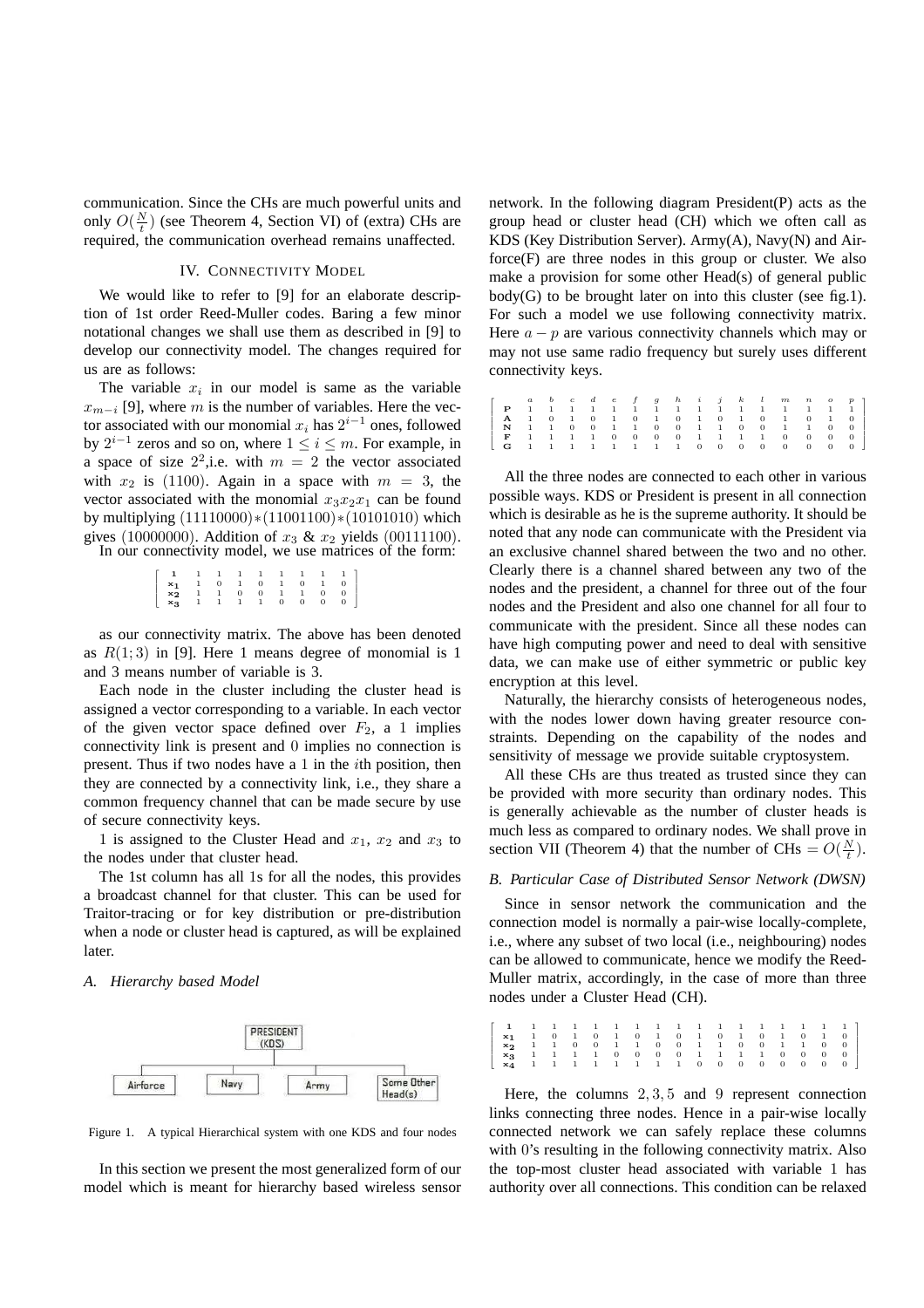as follows: The top most cluster head may share only one connectivity link with each of the  $t$  nodes under it. Hence the connectivity matrix becomes:

Г I ı I ł ı  $\begin{array}{cccccccccccc} \texttt{x1} & 0 & 0 & 0 & 0 & 0 & 0 & 1 & 0 & 0 & 0 & 1 & 0 & 1 & 1 & 0 \\ \texttt{x2} & 1 & 0 & 0 & 0 & 0 & 0 & 1 & 0 & 0 & 0 & 1 & 0 & 1 & 1 & 0 & 0 \\ \texttt{x3} & 1 & 0 & 0 & 0 & 0 & 1 & 0 & 0 & 0 & 1 & 0 & 0 & 1 & 1 & 0 & 0 \\ \texttt{x4} & 1 & 0 & 0 & 1 & 0 & 0 & 1 & 0 & 1 & 0 & 1 & 1 & 1 & 0 &$ 1 I  $\mathsf{I}$  $\mathsf{I}$ I  $\mathsf{I}$ 

**Remark:** The versatility of Reed-Muller is in its use for locally *r*-complete systems, where  $r \le t \& t \ge 2$  (see [7]).

# *C. Node addition*

When a node needs to be added in a cluster of  $i$  preexisting nodes, then the following changes need to be made to the connectivity matrix (see Figure 2). The dimension of the vector corresponding to each node is doubled, and for each of the pre-existing nodes the bit-pattern is duplicated and padded to the right. The new node to be added is assigned a new variable  $x_{i+1}$ , which has the Least significant half as all 0's and the most significant half assigned with 0's and 1's to represent connectivity with the pre-existing nodes. Furthermore, in those places in the Most Significant half of the variable  $x_{i+1}$ , where there is a 0, it is equivalent to the connection pattern among the pre-existing nodes being duplicated by alternate routes. Hence these columns can be safely made all 0s, without affecting the connectivity of the network.

| 1              |   | O |          | 0              |   | € |   |          | U                                          |          |              |   |   |                |          | O        |
|----------------|---|---|----------|----------------|---|---|---|----------|--------------------------------------------|----------|--------------|---|---|----------------|----------|----------|
| $\mathbf{x}_1$ |   | o |          | 0              |   | o |   | Ω        | 0                                          |          |              | 0 |   | 0              |          | 0        |
| $\mathbf{x}_2$ |   |   | Ð        | $\overline{0}$ |   |   | O | 0        | 0                                          |          | 0            | 0 |   |                | 0        | 0        |
| $\mathbf{x}_3$ |   |   |          | 1              |   | 0 | 0 | $\Omega$ | 0                                          |          |              | 1 | O | 0              | 0        | 0        |
| $\mathbf{x}_4$ |   | 0 |          |                |   |   |   |          | 0                                          |          | υ            | 0 | 0 | $\overline{0}$ | $\theta$ | 0        |
|                |   |   |          |                |   |   |   |          | redundant connection<br>pattern duplicated |          |              |   |   |                |          |          |
|                | ū | ū | Ð        | Ð              | о | и |   |          | o                                          | o        | o            |   | о |                |          | U        |
| $\mathbf{x}_1$ |   | 0 | 0        | о              | 0 | 0 |   | o        | $\sigma$                                   | $\theta$ | 1            | 0 |   | о              |          | 0        |
| $\mathbf{x}_2$ |   | o | 0        | $\Omega$       | 0 | 1 | 0 | o        | $\Omega$                                   | 1        | 0            | O |   |                | о        | $\Omega$ |
| $X_3$          |   | o | $\Omega$ | 1              | 0 | 0 | 0 | Ð        | $\overline{0}$                             |          | $\mathbf{1}$ |   | 0 | 0              | $\Omega$ | $\theta$ |
| $\mathbf{x}_4$ |   | 0 | 0        |                | ο |   |   |          | 0                                          | о        | 0            | 0 | θ | 0              |          | 0        |

Figure 2. Generalized matrix for DWSN with four nodes

### V. VARIOUS NETWORK PARAMETERS

Here we discuss the various network parameters and highlight some of the improvements achieved.

#### *A. Communication probability of the network*

The communication probability of the network is defined to be the probability that two nodes can communicate with each other, i.e., the probability that there exists a communication key between them. Mathematically, we have

$$
\rho_c = \frac{\text{Number of communication link present in networks}}{\text{Total Number of possible links}}
$$

# **Theorem 1:**  $\rho_c$  *is independent of connectivity.*

*Proof:* It is evident from our proposed model that each CH or node is connected to its sibling, its children (if any) and its parents (if any). So, when it wants to send a message to any of them, it does so directly. Otherwise, if it has to send to any node outside its cluster, it uses its CH or one of its children. Hence the communication is not dependent on the connectivity of the network as it is connected by some path to all the nodes in the network. The theorem follows.

# *B. Resilience:*

Here we assume that we have a hypothetical intrusion detection (i.e., attack detection) mechanism to inform the KDS and subsequent nodes of the compromised node. When a node say,  $X_1$  is captured, the keys that are compromised are the broadcast key, the keys between  $X_1$  and the remaining nodes in that cluster and the key shared by its cluster head and  $X_1$  exclusively, but it does not contribute to resilience.

One important characteristic of the use of Reed-Muller code is that it ensures, even after deleting all the above keys, the remaining nodes still remain connected with each other and hence can safely carry out communication along alternate direct or multi-hop links. As soon as the capture of  $X_1$  is detected by other nodes through the broadcast channel, they delete all the keys that they shared with the compromised node  $X_1$ , which amounts to making the corresponding columns all 0s. Thus, the table now becomes:

|                | 1111 1111 1111 1111 |  |                        |
|----------------|---------------------|--|------------------------|
| X1             | 1010 1010 1010 1010 |  |                        |
| X <sub>2</sub> | 0100 @100 @+44_0100 |  | Coverts the I's to O's |
| X <sub>3</sub> | 01010000001010000   |  | corresponding to the   |
| X <sub>4</sub> | 0101 0101 0000 0000 |  | compromised links.     |
|                |                     |  |                        |

In case of compromise of the direcct link, this broadcast can be used for traitor tracing.

Figure 3. Changes in Matrix when one node  $(X_1)$  is compromised

Now consider the resilience due to capture of a newly added node  $X_{m+1}$ , in a pre-existing system consisting of  $x_1, x_2, \ldots, x_m$ . Since  $X_m + 1$  does not contain the older set of  $2m$  keys, (remember it has all 0s in the Least Significant Half). Hence when  $X_{m+1}$  is captured, it does not affect any of the pre-existing nodes which can still communicate using the older keys. Now we calculate some of the resilience coefficients.

**Calculation of**  $V(s)$  :  $V_s = \frac{d_{n,ch}(s,t)}{N'}$ , where  $d_{n,ch}(s,t)$ Number of uncompromised sensor nodes disconnected due to capture of  $s$  node and  $t$  cluster heads.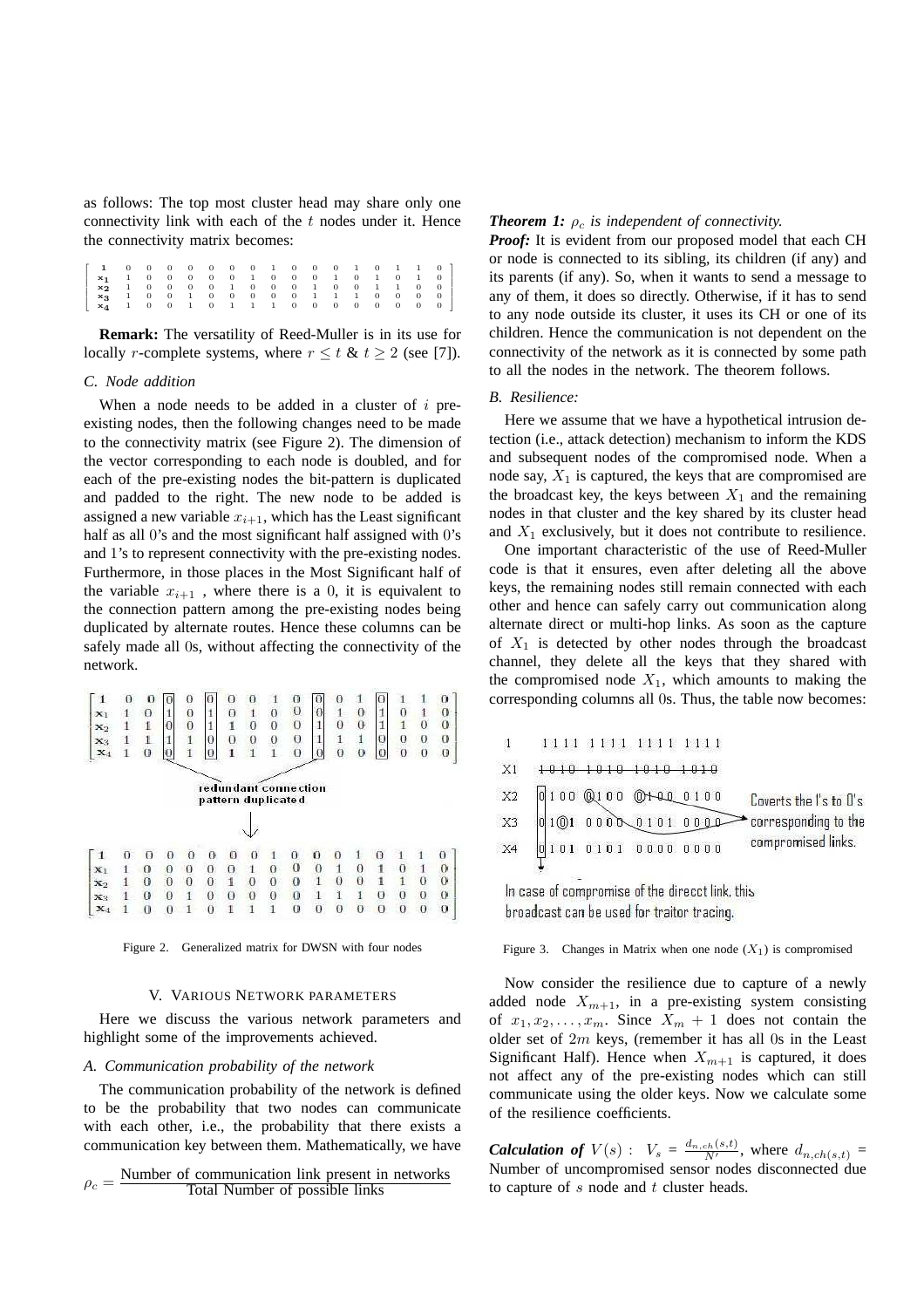We break the  $V(s)$  calculation into 3 parts.

 $V_{node}(s) = \frac{d_n(s)}{N'}$ , where  $d_n(s)$  or  $d_{n,ch(s,0)} =$  Uncompromised sensor nodes disconnected due to s node capture.

 $V_{ch}(t) = \frac{d_{ch}}{N'}$ , where  $d_c h(t) d_{n, ch(0,t)}$  Uncompromised sensor nodes disconnected due to  $t$  cluster heads capture & finally we calculate  $V_{node,ch}(s,t) = \frac{d_{n,ch}(s,t)}{N'}$ , where  $d_{n,ch}(s_1, s_2)$  = Number of uncompromised sensor nodes disconnected due to  $s_1$  node capture and  $s_2$  cluster heads. *Theorem 2: During key establishment when node id's are broadcast,* (i)  $V_{node}(s) = 0$  *when*  $s < n$ , (ii)  $V_{node}(s) \le$  $\frac{N'-nq}{N'}$ . when  $s = n$  and (iii)  $V_{node}(s) \leq \frac{N}{N'}$  when  $s > n$ . *After broadcast*  $V_{node}(s) = 0$ .

*Proof:* For capture of simple sensor node ( $s = 1$ ), all keys in its key ring, all its key identifiers and its node ids get compromised. However nodes which are not communicating with are not affected. Thus none of the uncompromised nodes gets disconnected. Also no new key ring can be formed for  $s < n$ . Thus  $(i)$  follows

For  $s \geq n$ , we would like to refer our readers to the section 6.3: Analysis of  $V(s)$  of Roy and Ruj [1].

As has been noted earlier that unlike Roy and Ruj [1], an attacker cannot gain much information by listening to our connectivity channel. The encrypted node identifiers are passed only during broadcast in our system. So an attacker does not get the node ids directly. Thus unless physical capture of any node take place, the attacker can't get any extra information.

Also, after key establishment, the node ids obtained from the other nodes should be deleted from the node's and Cluster Head's memory. So that even if the attacker captures adequate number of nodes, he cannot predict the communications of any other node due to lack of node ids of those nodes. Hence the theorem follows.

### *Theorem 3:*  $V_{ch}(s) = 0$ .

*Proof:* When a single CH is captured, i.e., when  $s = 1$ , the attacker can observe the communications being done through this Cluster Head. During key establishment, when all the node ids are broadcast in encrypted fashion, this cluster head can decrypt it and find the polynomials which can be solved to obtain the key identifiers of the keys that will be used for the communication for each node. However unless the communicating sensor node is captured the attacker cannot find out the key to which this key identifier maps. Thus he can only have some partial idea of communications of various nodes which is not sufficient. Hence  $Vch(1) = 0$ in this case. Generalizing we have  $V_{ch}(s) = 0$  during key establishment.

Post key establishment, compromise of a Cluster Head gives the attacker no extra information, as the node ids are no longer transmitted. The result follows.

**Corollary 1:**  $V_{Ch+node}(s_1, s_2) = V_{node}(s_2)$ . That is  $V_{Ch+node}(s_1, s_2)$  *is independent of CH capture.* 

*Proof:* From the proof of Theorem 3, it is clear that

capture of only any number of Cluster heads yields the key identifiers of all the nodes. But this knowledge is of no good unless a node is captured. Hence the conclusion.

# **Remarks:**

- The node identifiers are to be transmitted only once when key establishment takes place and this process is assumed to be very fast and secure. In the later stages, when the massage is to be sent, the sender encrypts it before sending and only the recipient can decrypt it using communication keys.
- The process of sending the message can be performed using the global IP address which the nodes can broadcast in the key establishment phase. Thus we can avoid repeatedly sending the node identifier and hence repeated decryption encryption at the Cluster Head.
- In case one want to avoid the use of global id, then node id has to be broadcast at every step. However still at least  $n$  nodes are to be captured to affect other nodes. Whereas in Ruj and Roy [1] the attacker gains much information by listening only to the communication channel which is not the case here.

# **Alternative Communication Approach:**

Alternatively, if we remodel the system in such a way that during communication key establishment, when the broadcasted node id reaches the parent CH of the recipient sensor node, it does the polynomial evaluation of the broadcast node id and the recipient node id to find out the common key ids, if any. Next, it securely transmits the ids of the common keys to the recipient node. Thus, even if a sensor node is captured before key establishment, the attacker can only find out which node shares a key with the said compromised node. But he does not gain any information about the key ring of the other communicating nodes. Hence the capture of a node does not affect the communication among the other communicating parties. Also in the event of the capture of a Cluster Head security is not breached, since the actual keys are still secure. Thus, for this improved system, we get  $V_{ch}(s) = 0$  and  $V_{node}(s) = 0.$ 

**Calculation of**  $E_{con}$  :  $E_{con}(s) = \frac{cl_{brk}}{cl_{bc}}$ , where  $cl_{brk}$ = number of connectivity links broken due to capture of s nodes or cluster heads and  $cl_{bc}$  = total number of connectivity links present before capture. Since this concept is more related to communication, we give a brief outline of the following major issues needed for our model:-

*1) Capture of a simple node at the lowest level:* Consider there are  $t$  nodes in the cluster, one of which gets captured. When the node is captured, the connection link with its parent CH, the  $t - 1$  connection with the  $t - 1$  siblings in its cluster and the broadcast channel used by nodes in that cluster are broken. Thus a total of  $t + 1$  links which were connected to the captured node are broken. The remaining links remain unaffected.